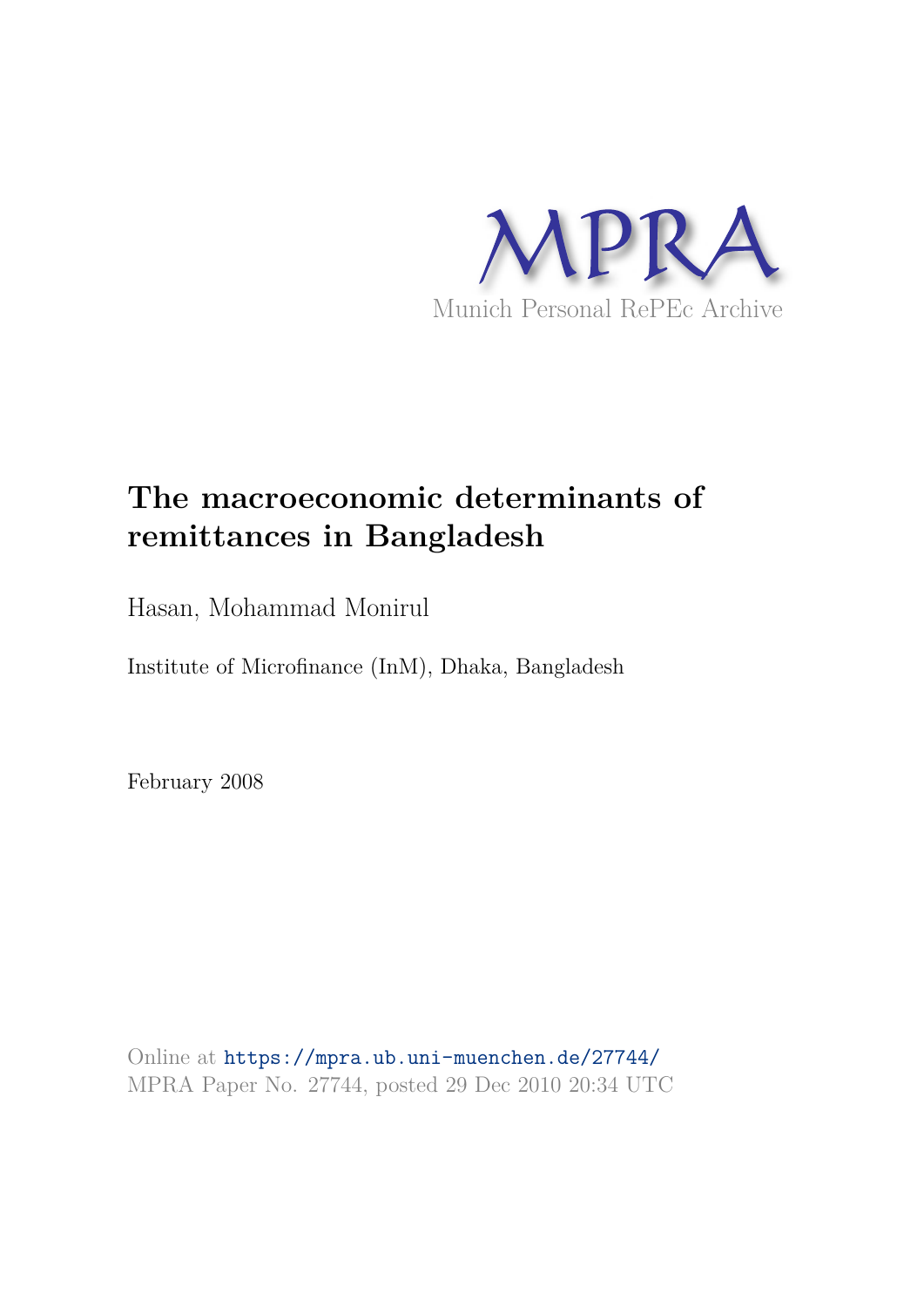## The Macroeconomic Determinants of Remittances in Bangladesh

## **Mohammad Monirul Hasan\* Institute of Microfinance (InM)**

Email: monir1021@gmail.com

*JEL classification: F24, E43, F31, F4, P24* 

#### **Abstract**

This paper examines the macroeconomic determinants of workers' remittances in Bangladesh. Various regressions in the paper find that the macroeconomic variables such as inflation, interest rate, exchange rate of Bangladesh and GDP of the five remittance sending countries have significant impact on remittance. In the analysis it is found that if the domestic interest rate goes up by 1%, on average, then the remittance will increase by 1.94%. Therefore, remittance in Bangladesh is very responsive to changes in the domestic interest rate. Again, if the GDP of the rest of the five countries increases by 1%, then remittance will increase by 3.06 %

\*The author is a **Senior Research Associate** at **Institute of Microfinance (InM)**, PKSF Bhaban, Agargaon, Dhaka-1207. Email: monir1021@gmail.com. However any opinions expressed and policy suggestions proposed in the document are the author's own and do not necessarily reflect the views of InM.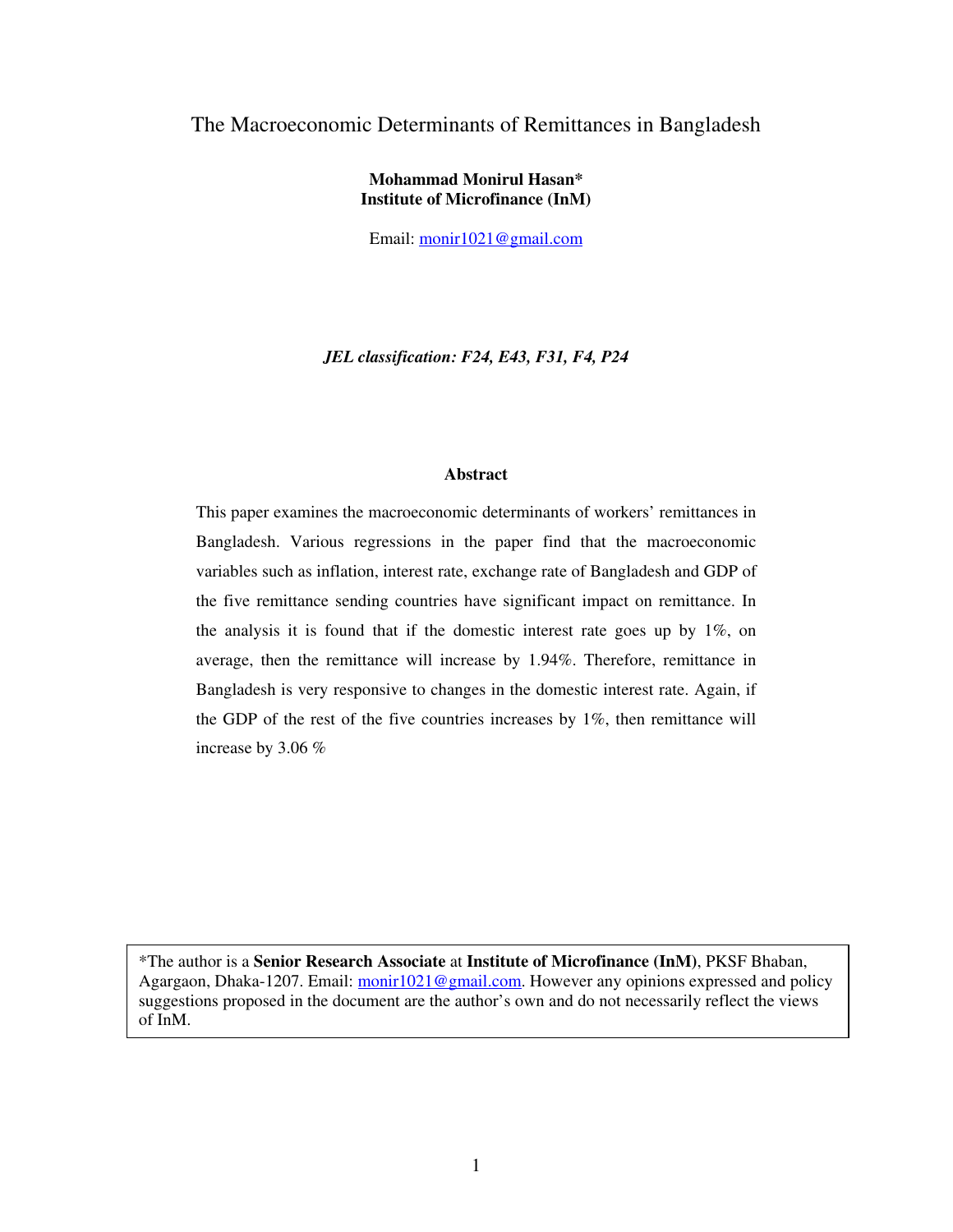## *Introduction*

In recent decades remittances have become an important source of income for many developing countries. Remittances are not only used as a mechanism for the survival of the poor in developing countries but also as a risk sharing mechanism, a stable source of investment and for future consumption smoothing**.** Every year a huge number of labor workers are going abroad and sending remittances in Bangladesh which is one of the major sources of our national income. This paper is concerned about the time series econometric analysis of the determinant of remittance inflow in Bangladesh. BMET (Bureau of Manpower, Employment and Training) recorded the statistics of labor workers and the remittances. The variables that we have taken are domestic inflation rate, domestic interest rate, exchange rate and the weighted average of GDP of the five countries. Throughout the paper it is stated that Bangladesh as the home country and the other five countries (Saudi Arabia (KSA), United Arab Emirates, Kuwait, Malaysia, and Oman) as the host countries (remittance sending countries). In our regression analysis we have taken time series data and log-linear functional from. The data that we have used in our analysis are taken from UNCTAD, Bangladesh Bank's Economic Trends, BMET, and Bangladesh Economic Review 2004. After operating regression analysis in software Stata, we got the result significant. Observing the obtained result we can illustrate that the macroeconomic variables of the home and host countries have significant impact on the inflow of remittances in Bangladesh.

## **Literature Review :**

Recent papers find that macroeconomic variables have an impact on remittances. For example El-Sakka and Mcnabb (1999) in a study for Egypt find that the black market premium and interest rate differentials are important variables explaining remittances. In the same way, Elbadawi and Rocha (1992) using data for six countries show that macroeconomic variables play an important role in determining remittances. In their paper Elbadawi and Rocha (1992) used fixed effects panel estimation techniques.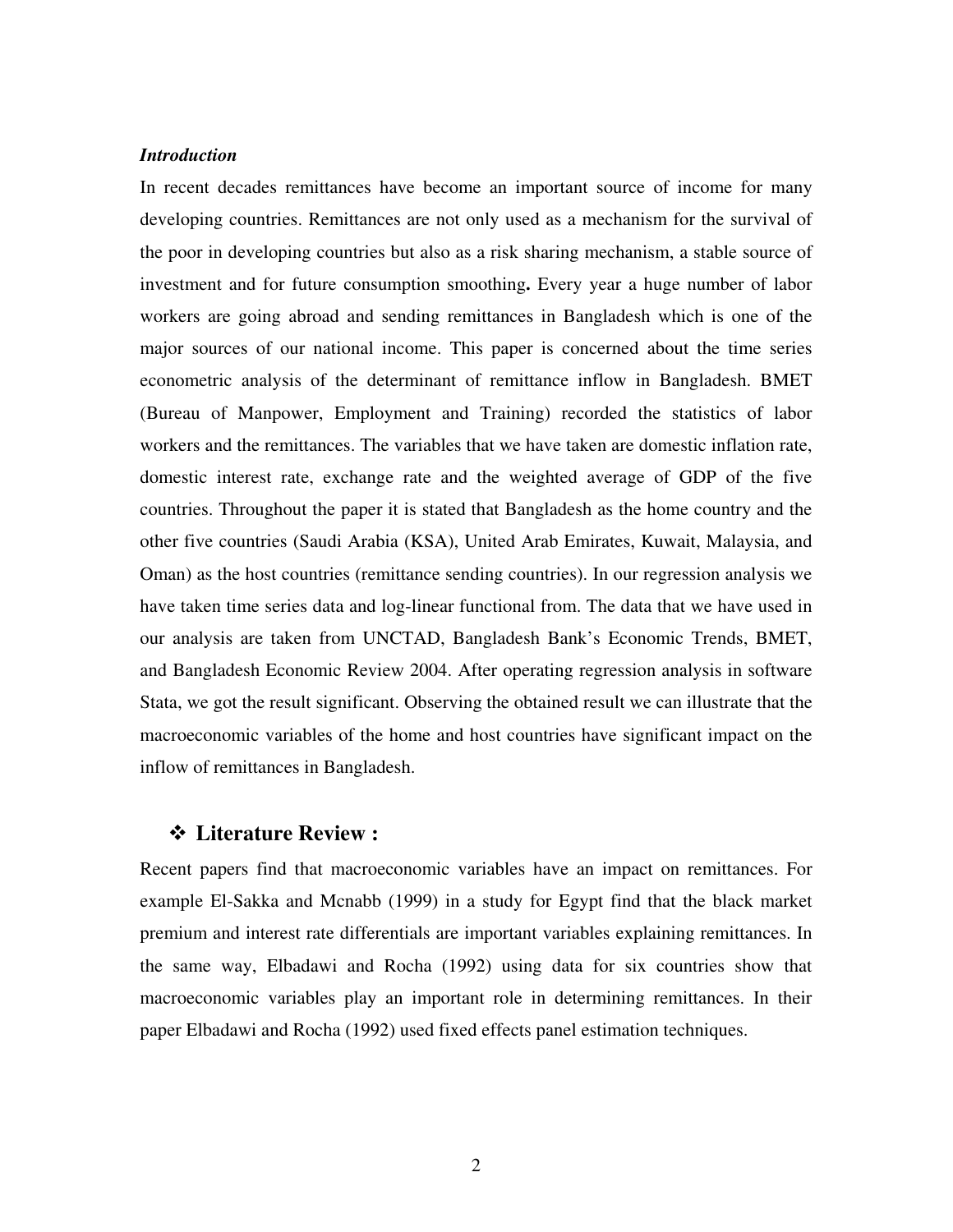Recently, also using fixed effect panel estimation techniques Higgins *et al.* (2004) found that exchange rate uncertainty (a measure of risk) is an important determinant of remittances. Their results also show that unemployment in the host country and the exchange rate are significant determinants of remittances. Faini (1994) concentrates on the issue of the effect of real exchange rate depreciation on remittances. His main contribution is that real exchange rate depreciation of the home currency has a positive effect on remittances. Other findings indicate that home country income is negatively related to remittances.

Katseli and Glytsos (1986) in a study using data from Greece find that remittances are negatively related to inflation in the home country, host country income and host country interest rates. In another study, Glytsos (1997) distinguishes between remittances sent by temporary migrants and remittances sent by permanent migrants. His results suggest that temporary migrants are more likely to remit for investment and future consumption smoothing. Permanent migrants are more likely to remit for altruistic purposes.

Most of the studies that addressed the issue of worker remittances stressed their impact on the countries of origin; their incomes, balance of payments, employment etc. El-Sakka (1998), for example, conducted a study on the Egyptian workers' remittances. He stressed the fact that the ultimate goal of worker transfers was to finance the consumption of durable goods. El-Sakka also found in his study that interest and exchange rates parities between the origin and the residence countries played important roles as determinants of flows.

#### *Specification of the The model:*

In the following econometric research it is exercised **log- linear** forms of regression for the convenience. The superiority of the Log –Linear model is that the coefficients of the variable measure the elasticity of regressand with respect to regressors.

Here the parameters b, c, d, and e will show the elasticity of the regressand with respect to the regressors respectively.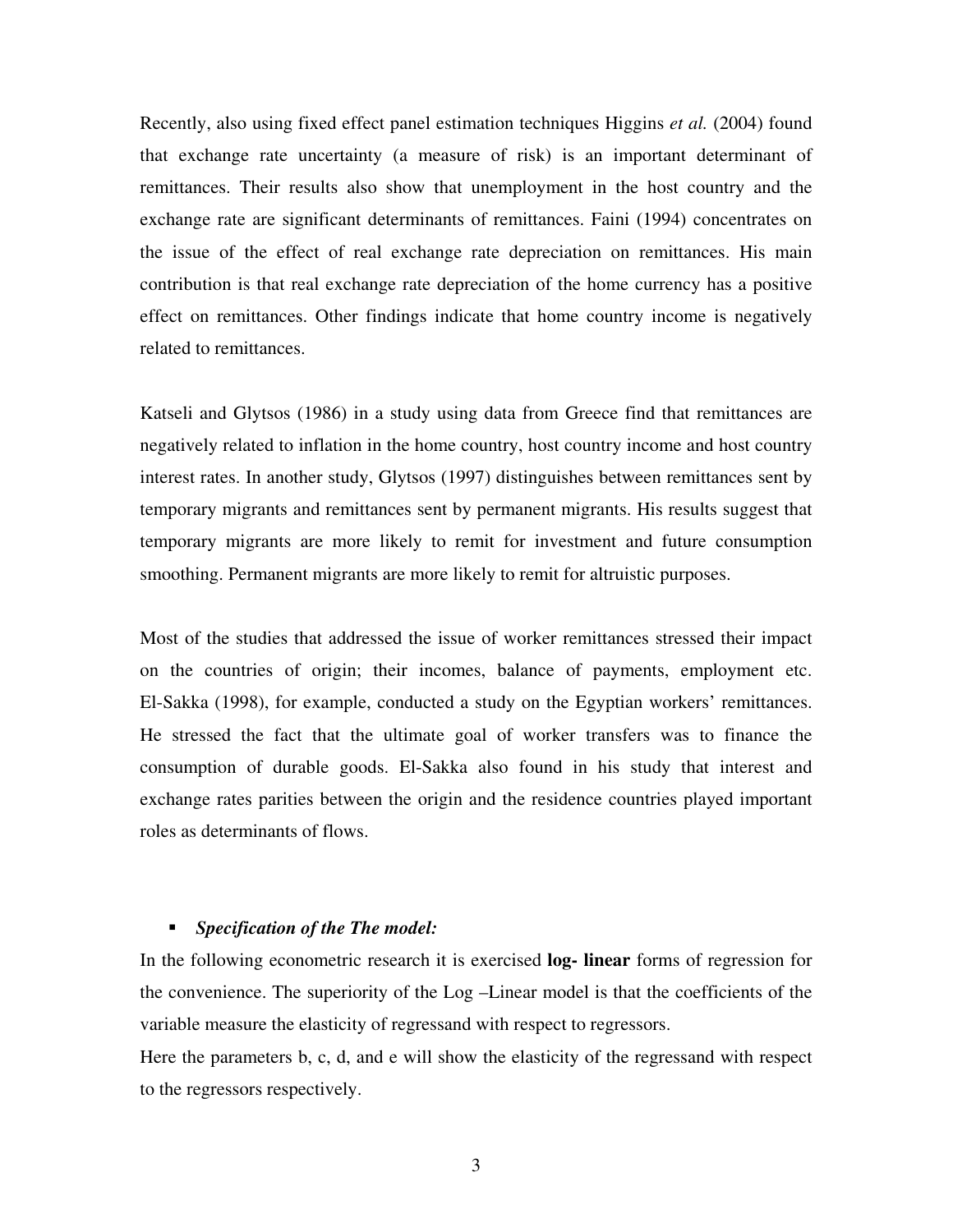The model used in this study is a version of the following:

**REM**<sub>t</sub> = A + b INFDt + c INTRD<sub>t</sub> + d EXR<sub>t</sub> + e GDPW<sub>t</sub> + u<sub>t</sub> ......(1)

Where:

 $b < 0$ ;  $c > 0$ ;  $d > 0$ ;  $e > 0$ .

taking log-linear form

**LREM**<sub>t</sub> = A + b LINFDt + c LINTRD<sub>t</sub> + d LEXR<sub>t</sub> + e LGDPW<sub>t</sub> + u<sub>t</sub> ......(2)

| <b>REM</b>    | Remittance inflow in US dollar           |
|---------------|------------------------------------------|
| <b>INFD</b>   | Domestic Inflation Rate                  |
| <b>INTRDR</b> | Domestic Rate of Interest                |
| EXR           | Exchange rate of Bangladesh              |
| <b>GDPW</b>   | Simple Average of GDP of five Countries. |

\* Here A represents the constant term.

If the inflation rate of the home country (Bangladesh) increases, it will show the negative effect on remittance inflow. Again there is a positive response on the remittance inflow if the interest rate of the home country increases relatively than the host countries. If the exchange rate of the home country (Bangladesh) depreciates then remittance inflow will increase. Faini (1994) found that the real exchange rate depreciation of the home currency has a positive effect on remittances. If the GDPW increases, the remittance inflow will also increases.

# **Estimation of the model:**

## • **Testing Unit Root Problem:**

 To test the stationary assumption unit root test is performed here. The correlogram and the graph of Autocorrelation and partial autocorrelation from Stata show that LREM is nonstationary. This also can be proved by using the Augmented Dickey-Fuller (ADF) unit root test which shows that the variable is nonstationary. But taking the first difference of the LREM and do the same process again the stationary nature of the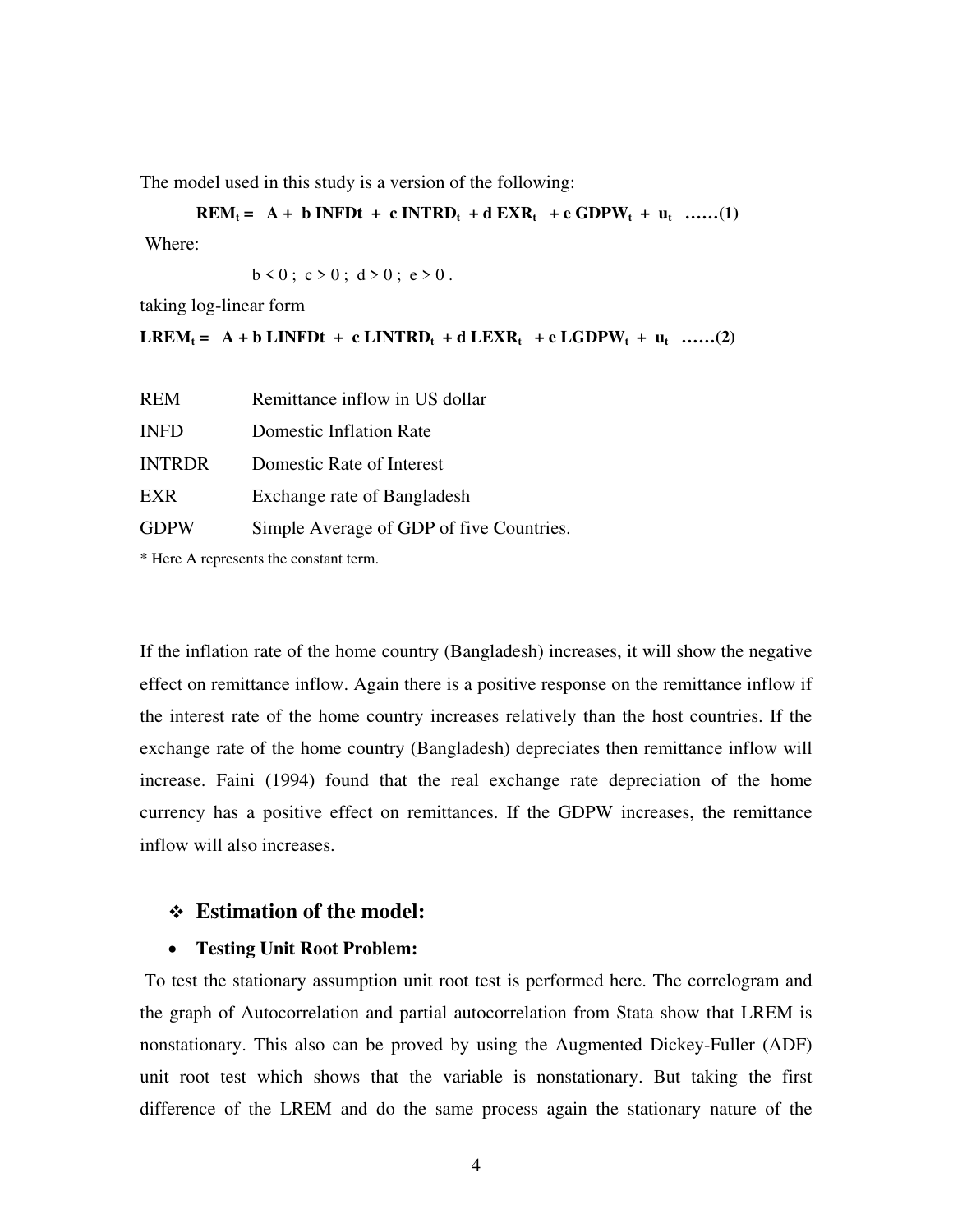variable is found. So it can be said that the variable LREM is  $I(1)$  i.e. integrated of order 1. The same process was performed for the other 4 variables and found that those variables are also I (1) in nature. The first difference of the variables LINFD, LINTRD, LEXR and LGDPW are significant at  $5\%$  level so all the variables of the model are I (1). Now to test the spurious relationship of the variables cointegration test is applied to observe whether the variables are spurious or not. Now if it is found that the variables are not spurious, it can be said that they are cointegrated, then we can apply usual OLS technique for the estimation of the model.

| <b>Variables</b>              | <b>Test</b> | <b>Test</b><br><b>Statistic</b> | 1% Critical<br>Value | 5% Critical<br><b>Value</b> | 10% Critical<br><b>Value</b> | Observ. | Decision*                     |
|-------------------------------|-------------|---------------------------------|----------------------|-----------------------------|------------------------------|---------|-------------------------------|
| FD LREM                       | Z(t)        | $-3.910$                        | $-3.750$             | $-3.000$                    | $-2.630$                     | 25      | I(1)                          |
| FD LINFD                      | Z(t)        | $-6.173$                        | $-3.750$             | $-3.000$                    | $-2.630$                     | 25      | I(1)                          |
| FD LINTRD                     | Z(t)        | $-3.446$                        | $-3.750$             | $-3.000$                    | $-2.630$                     | 25      | I(1)                          |
| FD EXR                        | Z(t)        | $-4.007$                        | $-3.750$             | $-3.000$                    | $-2.630$                     | 25      | I(1)                          |
| <b>FD LGDPW</b>               | Z(t)        | $-3.342$                        | $-3.750$             | $-3.000$                    | $-2.630$                     | 25      | I(1)                          |
| e (for cointegration<br>test) | Z(t)        | $-3.343$                        | $-3.743$             | $-2.997$                    | $-2.629$                     | 26      | Variables are<br>cointegrated |

**Table: Augmented Dickey-Fuller (ADF) unit root test:**

**\*** The results are significant at 5% critical value.

#### • **Test for Cointegration:**

Whether the nonstationary times series produces a spurious regression with another nonstationary time series, a cointegration test is necessary to check this relationship. Here it is used the Engle- Granger (EG) or Augmented Engle-Granger (AEG) test to see the relationship. To perform this test one should first find out the residual of model and then check the Augmented Dickey-Fuller (ADF) unit root test to see whether the residual contains unit root or not. In this analysis it is seen that the variables are cointegrated as the calculated value of the residual e is grater than the critical value at 5% level of significance (showed in the above table). As the variables are cointegrated, OLS technique can be used to estimate the model.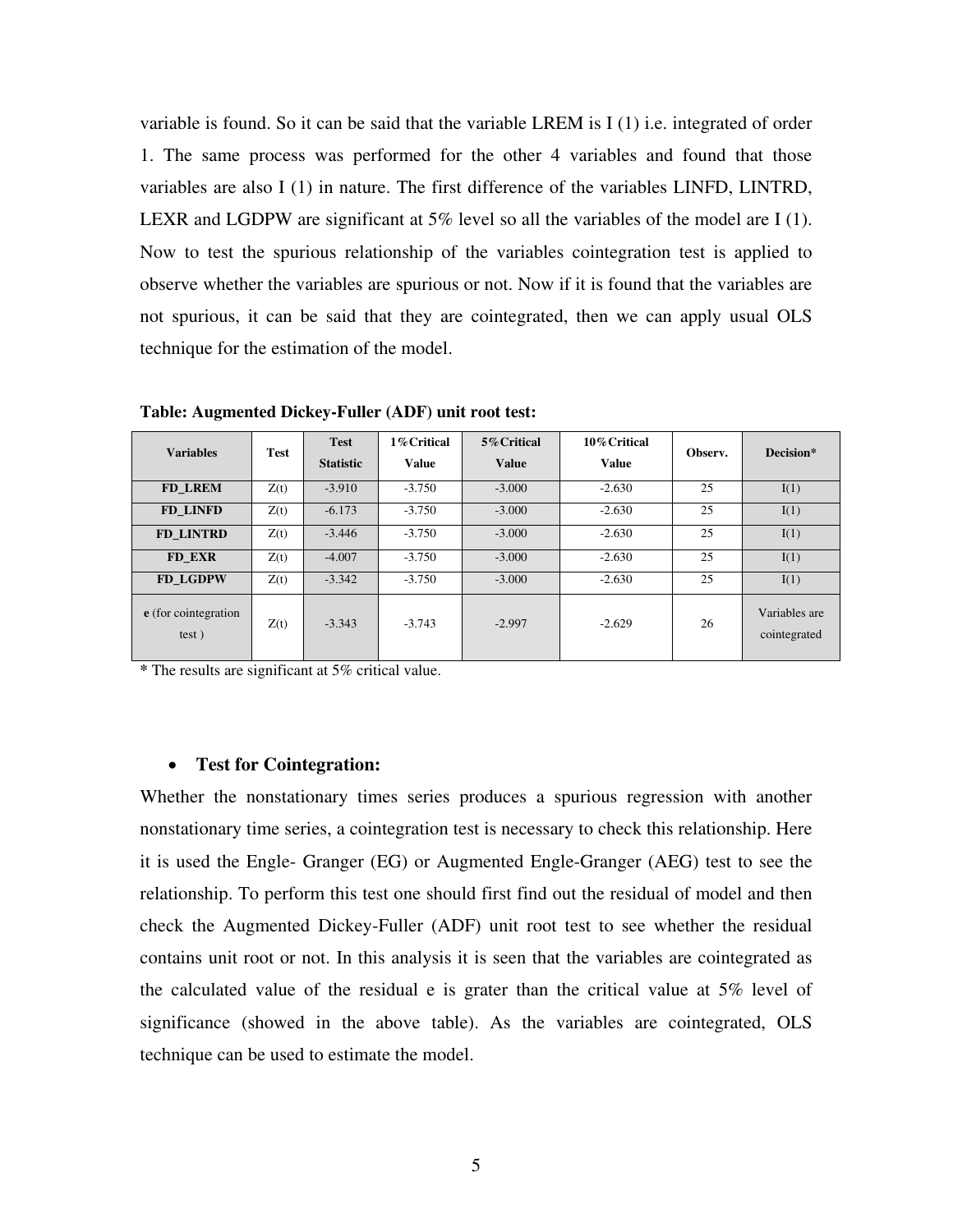#### • **The Granger Causality Test:**

To see the bilateral causality among the variables it is used granger causality test and for the multivariate model it is used VAR model. After finding the Basic VAR it is tested and find that both LREM and LINFD do not Granger cause each other. On the other hand LINTRD and LGDPW Granger Causes the LREM but not opposite is not true. Again LTOT do not Granger causes LREM. So here it is found that there is one way causation that which is expected from the model after analysis the regression result. The result is attached in the appendix.

# **Evaluation of estimates:**

After operating the regression analysis we have got the following result:

| <b>LREM</b>                                     | <b>Coefficient</b> | <b>Standard</b><br><b>Error</b> | t           | P >  t |             | 95% confidence interval |  |  |  |  |  |
|-------------------------------------------------|--------------------|---------------------------------|-------------|--------|-------------|-------------------------|--|--|--|--|--|
| <b>Constant</b>                                 | $-73.21439$        | 8.417689                        | $-8.70$     | 0.000  | $-90.67161$ | $-55.75718$             |  |  |  |  |  |
| <b>LINFD</b>                                    | $-1797266$         | .1172624                        | $-1.53$     | 0.140  | $-.422914$  | .0634608                |  |  |  |  |  |
| <b>LINTRD</b>                                   | 1.942271           | .2827664                        | 6.87        | 0.000  | 1.355849    | 2.528693                |  |  |  |  |  |
| <b>LEXR</b>                                     | .250491            | .4453794                        | 0.56        | 0.580  | $-.6731692$ | 1.174151                |  |  |  |  |  |
| <b>LGDPW</b>                                    | 3.064862           | .3027231                        | 10.12       | 0.000  | 2.437053    | 3.692672                |  |  |  |  |  |
| Number of $obs =$<br>27                         |                    |                                 |             |        |             |                         |  |  |  |  |  |
| Prob > F<br>F(4, 22)<br>$= 63.67$<br>$= 0.0000$ |                    |                                 |             |        |             |                         |  |  |  |  |  |
| $= 0.9205$<br><b>R-squared</b>                  |                    |                                 |             |        |             |                         |  |  |  |  |  |
| Adj R-squared $= 0.9060$                        |                    |                                 |             |        |             |                         |  |  |  |  |  |
| <b>Root MSE</b>                                 | $=.27951$          |                                 |             |        |             |                         |  |  |  |  |  |
| Source                                          | <b>SS</b>          | df                              | <b>MS</b>   |        |             |                         |  |  |  |  |  |
| <b>Model</b>                                    | 19.8989994         | $\overline{4}$                  | 4.97474984  |        |             |                         |  |  |  |  |  |
| Residual                                        | 1.71881855         | 22                              | 0.078128116 |        |             |                         |  |  |  |  |  |
| <b>Total</b>                                    | 21.6178179         | 26                              | 0.831454536 |        |             |                         |  |  |  |  |  |

#### **LREMt = -73.2144 -.179727 LINFDt + 1.94227 LINTRDt + 0.250491 LEXRt + 3.064862 LGDPWt**

\* Note: This econometric result of the regression analysis has been attached in the appendix.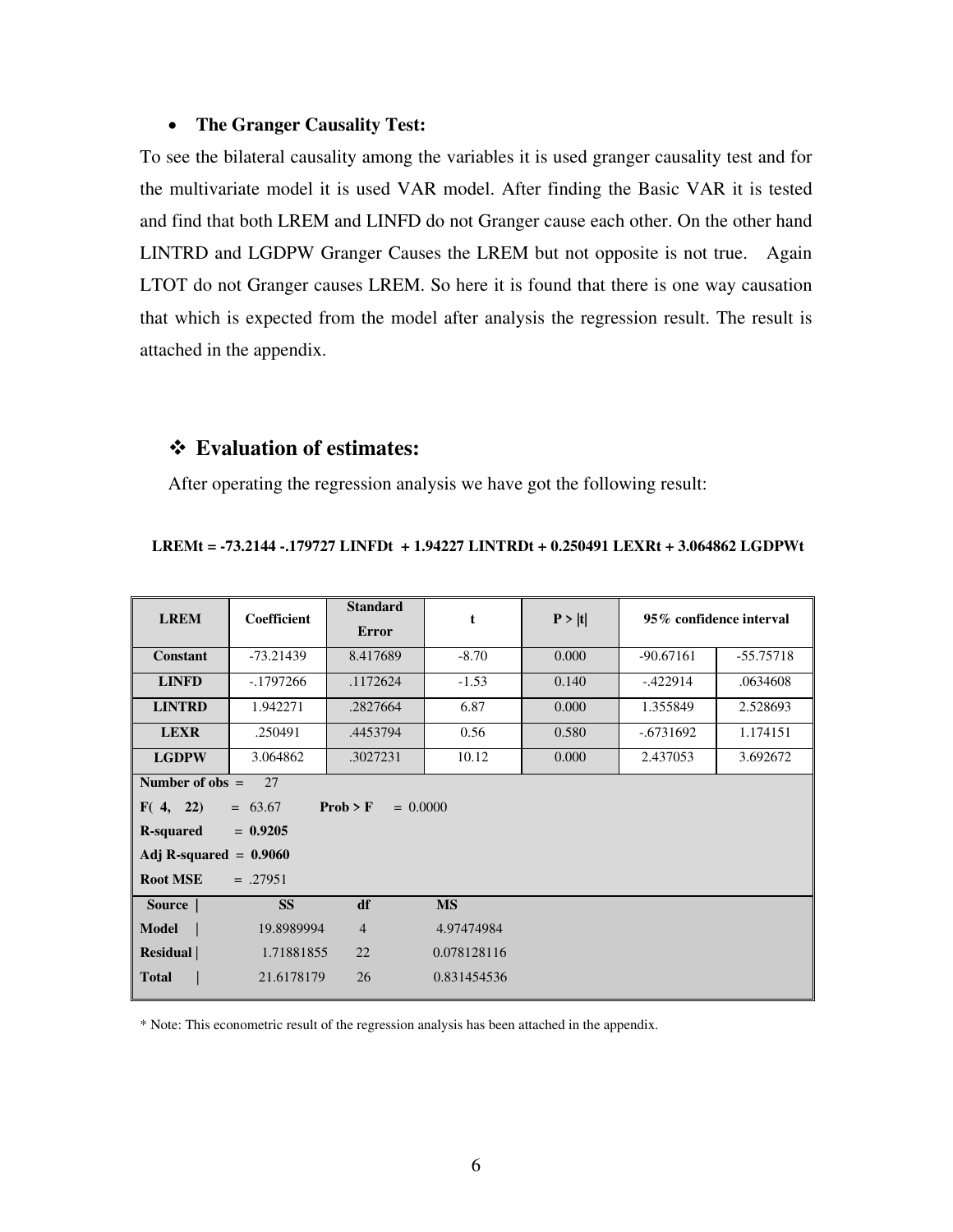After operating OLS regression we come to the conclusion that this result is the best representation of our expected model. Now we will examine this result why this is the superior result. The superiority of the result can be seen by the following criteria:

**Autocorrelation:** There is no pure autocorrelation in the model.

From the Lagrange Multiplier test of residual serial correlation (which is also known as the Breusch –Godfrey test (BG) test), it is seen that the Chi-square value is 2.862 with 1 df. We see here the null hypothesis,  $H_0$ = there is no serial correlation. Now the critical Chi Square value with df  $=1$  at 5% level is 3.84. But the calculated value is only 2.862 which is less than the critical value. So the Null hypothesis cannot be rejected . That means there is no pure autocorrelation.

**Functional Form:** The result of the functional form (F stat) is 2.53. The p value of the F version of Ramsey's RESET test using the square of the fitted values is 0.087 which is less then 10% level of significance.

- **Normality:** Based on the test of skewness and kurtosis of residuals the distribution of the error terms are clearly shown as normally distributed. The p value of obtaining 1.10 from the Chi-square distribution with 2 df is about 0.58, which is quite high.
- **Heteroscedasticity:** In Breusch-Pagan/Cook-Weisberg test for heteroskedasticity it is assumed the Null hypothesis that there is no heteroscedasticity in the model. But the calculated Chi-square value is 0.7076 which is very high so we cannot reject the Null that there is no heteroscedasticity. It can be said that there is homoscedasticity or have constant variance.
- **Multicollinearity:** From the pair correlation among the regressors it is observed that there is no multicollinearity. The pair wise correlations here are not above 0.48 except LREM and LGDPW (0.85).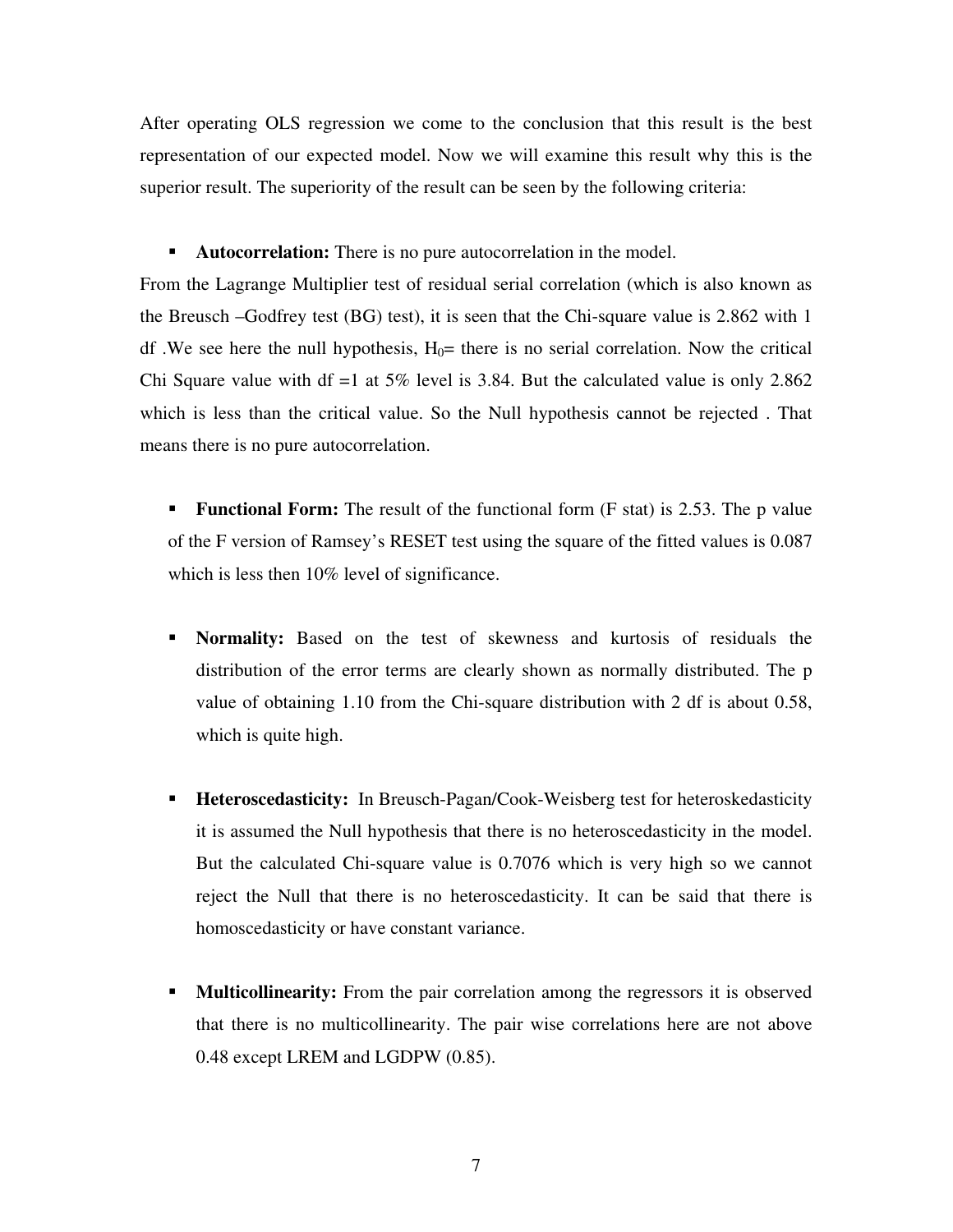**• Overall Significance of the model:** From the F statistics with df of numerator and the denominator 4and 22 respectively, it is seen that the value of F-test is 63.67 which shows the significance of the model. As the p value of F statistics is very low i.e. very close to zero [0.0000]. Therefore the model is a significant model.

# **Forecasting:**

In the above model, estimated values of the parameters show that if the domestic interest rate goes up by 1%, on average, and then the remittance inflow will increase by 1.94%. Therefore, remittance inflow in Bangladesh is very responsive to changes in the domestic interest rate. As log-linear model is a constant elasticity model, the coefficients of the variables are constant throughout. In similar way, if the GDPW increases by 1%, then remittance will increase by 3.06 %. This shows that remittance is very responsive to the changes in GDP of the stated five countries. If all the regressors become zero then the remittance inflow will be negative, i.e. -73.21439. Of course the mechanical interpretation of the intercept may not make much economic sense. Since it is found that the results are according to the priori expectation, the model seems correct.

# **Conclusion:**

The aim of the paper was to investigate whether the macroeconomic factors of the home and host countries can affect the remittance inflow in Bangladesh. Now the result seems to conclude that macroeconomic factors of home and host countries have significant impact on remittances. Inflation rates of Bangladesh have negative relationship with remittance inflow. Interest rates and exchange rate have positive relationship with remittance. The host countries GDP also show a positive relationship with remittance.